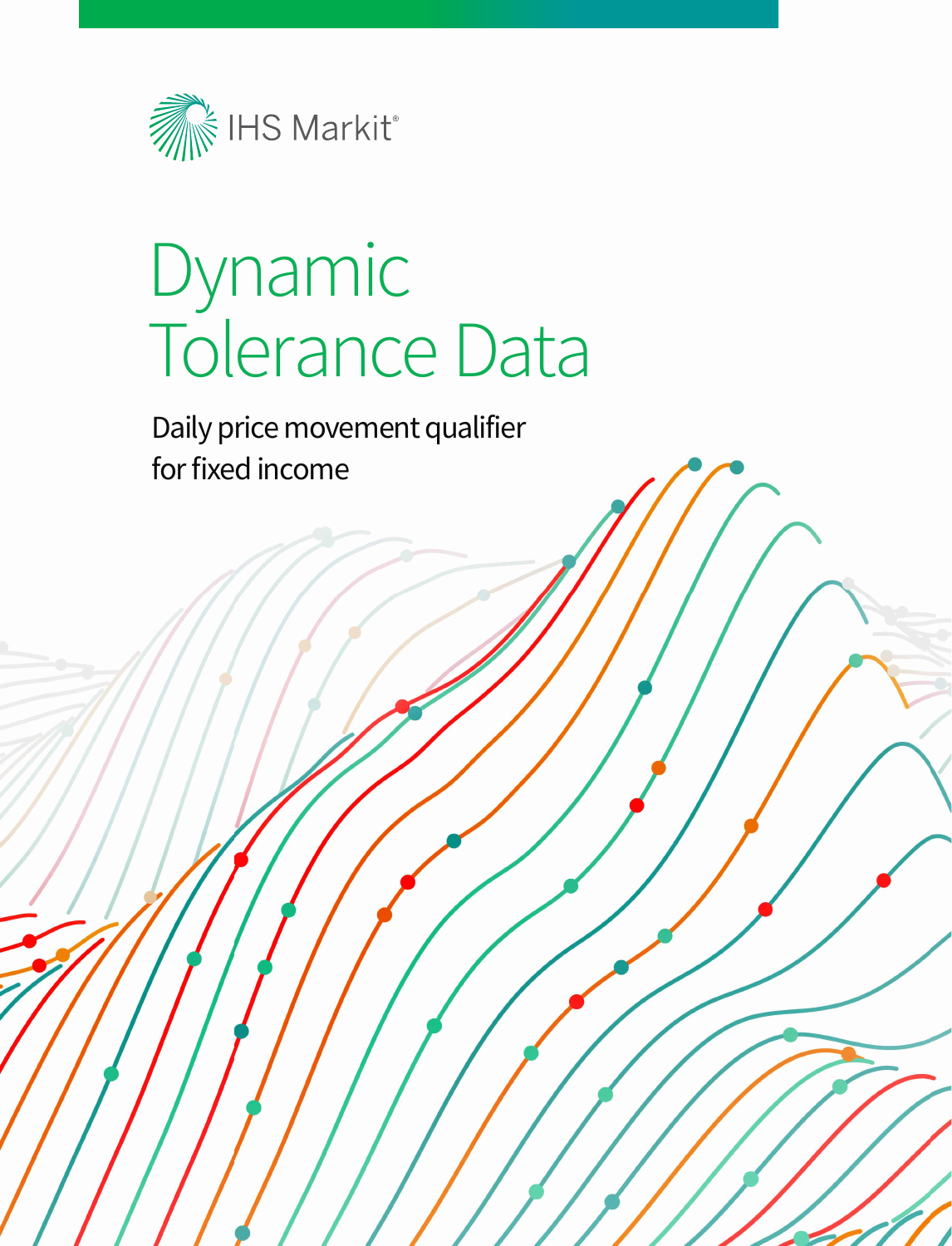## Data driven dynamic tolerance bands that bring efficiency to your workflow

End-of-day valuations are vital for an organization as they play a crucial role in investor and shareholder confidence. When markets are volatile, or sporadic credit events have far reaching implications, it can be difficult to determine appropriate valuation levels for single securities.

With fund boards responsible for Good Faith Determinations of Fair Value via SEC Rule 2a-5 and with a challenging mandate in the hands of a pricing team, it is prudent to equip them with appropriate tools and datasets for a smooth daily process. Daily fund valuations or month-ends and quarterends when time is of the essence, isolating the genuinely challenging price movements can significantly accelerate the valuation process.

This is why IHS Markit has created a data set complementing its fixed income pricing service that provides additional context around day-on-day price movements for bonds.

Born out of the need to improve workflow for pricing teams, Dynamic Tolerance Data allows users to expedite their price validation process. The data enables justification of large moves in valuation that are in-line with the wider market and rightly highlights the bonds that either move contrary to the market or have moved excessively.

In the age of information abundance, it can be overwhelming to source and maintain a data model that might add to operational burden. IHS Markit takes away that load and provides binary flags that can be easily integrated into existing processes to maximize operational efficiencies.

Back-testing our model across volatile days in 2020 has shown that pricing teams would not have needed to raise price challenges to their vendor on over 75% of the cases by using IHS Markit's Dynamic Tolerance Data compared to legacy static tolerance levels.

## Methodology

IHS Markit calculates daily bond specific dynamic tolerance levels with consideration to credit and rates movements observed in the wider market and the underlying riskiness of the instrument.

Day-on-day bond price movements are compared to algorithmically determined dynamic tolerance levels and instruments are flagged if the absolute price movement falls outside of the acceptable minimum/maximum range.

Supplementary information on the depth and type of observations provides further transparency on the data used as an input to IHS Markit's evaluated prices.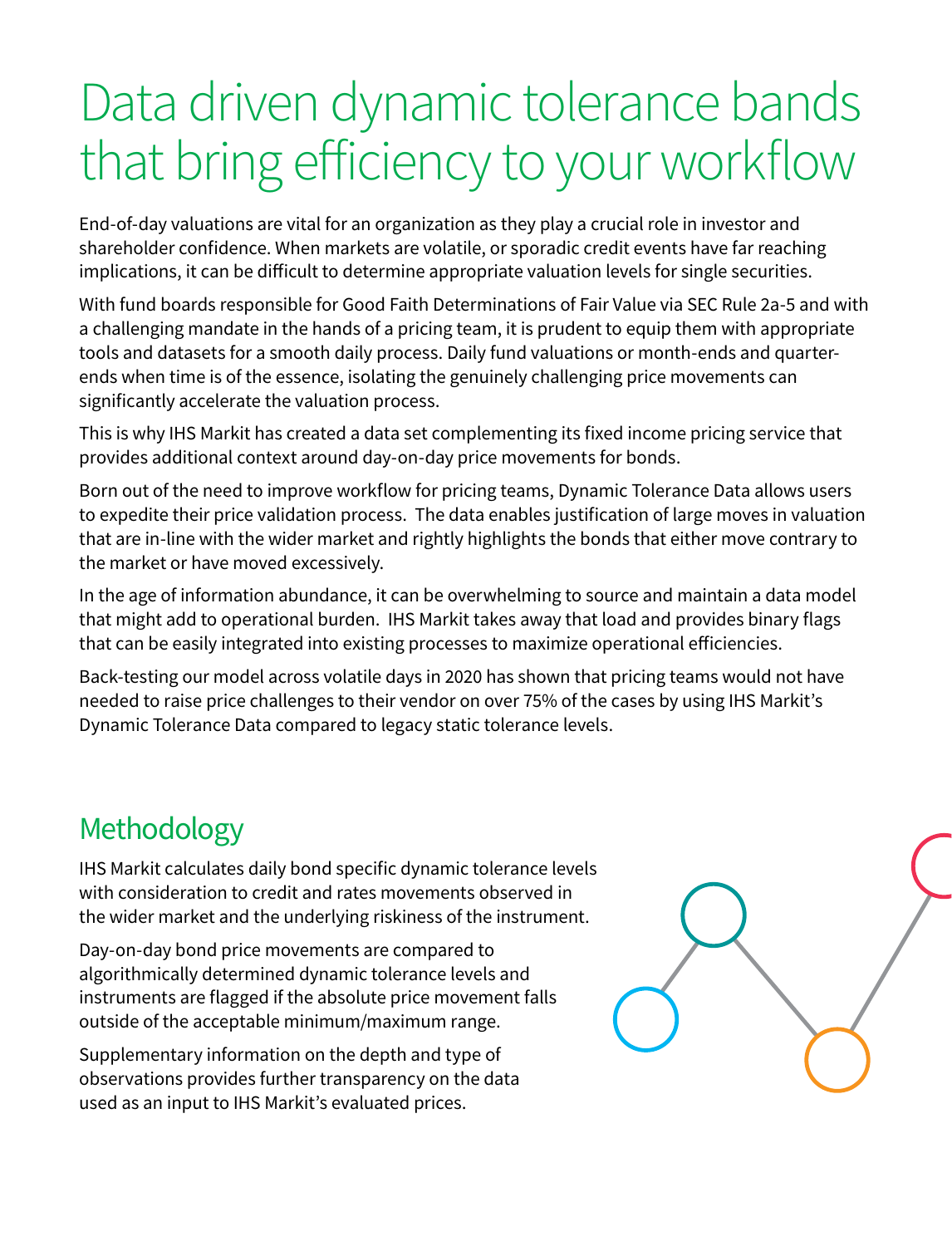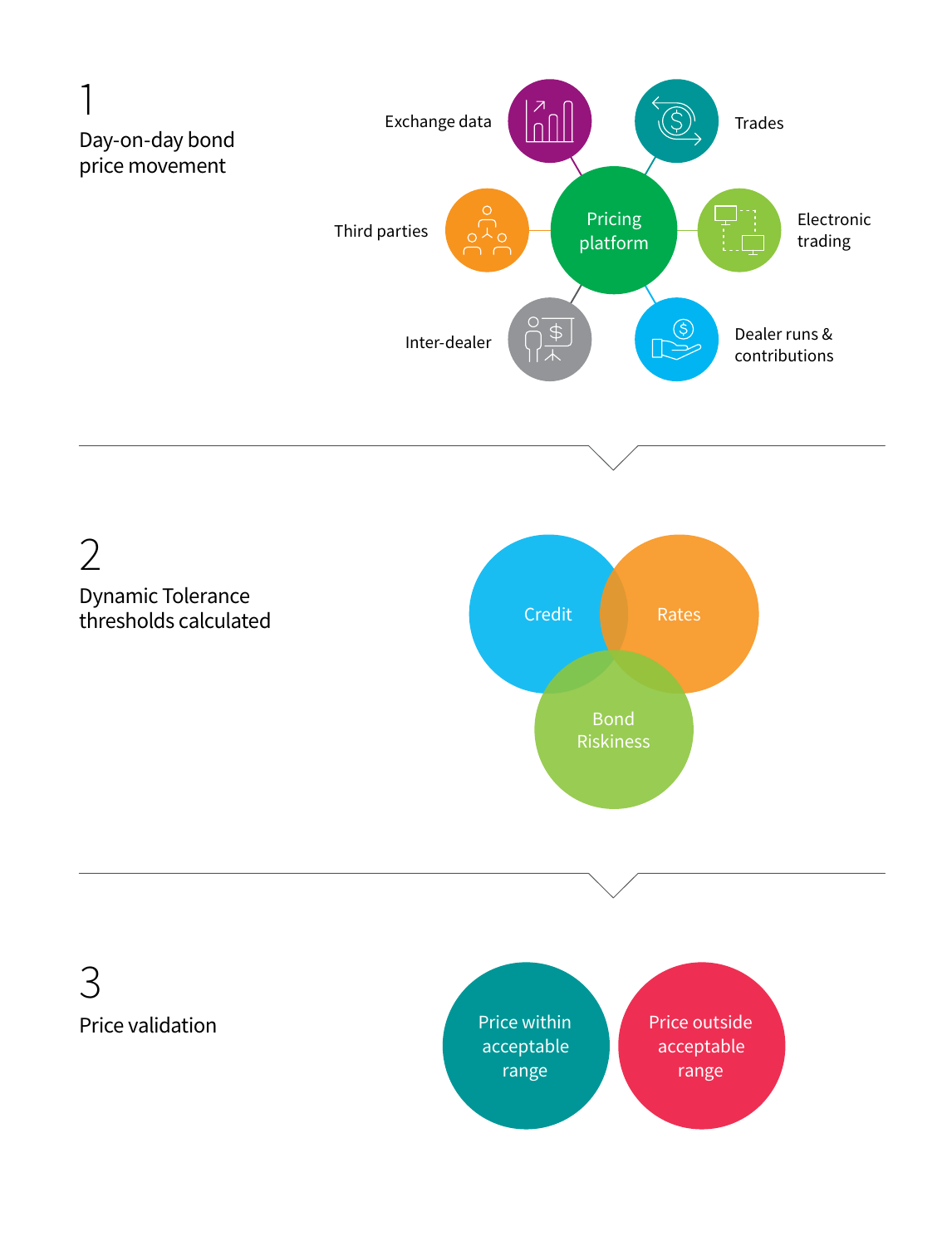## Dynamic Tolerance Data delivers efficiencies on price challenges



### **Delivery**

Currently available for Government, Sovereign, Agency debenture and Corporate instruments, Dynamic Tolerance Data is available at multiple valuation points throughout the day and will be expanded to cover further credit instruments, including loans and CDS, in due course.

Pricing teams have the opportunity to preview the expected volume of end of day pricing issues by consuming Dynamic Tolerance Data from the mid-day valuation point.